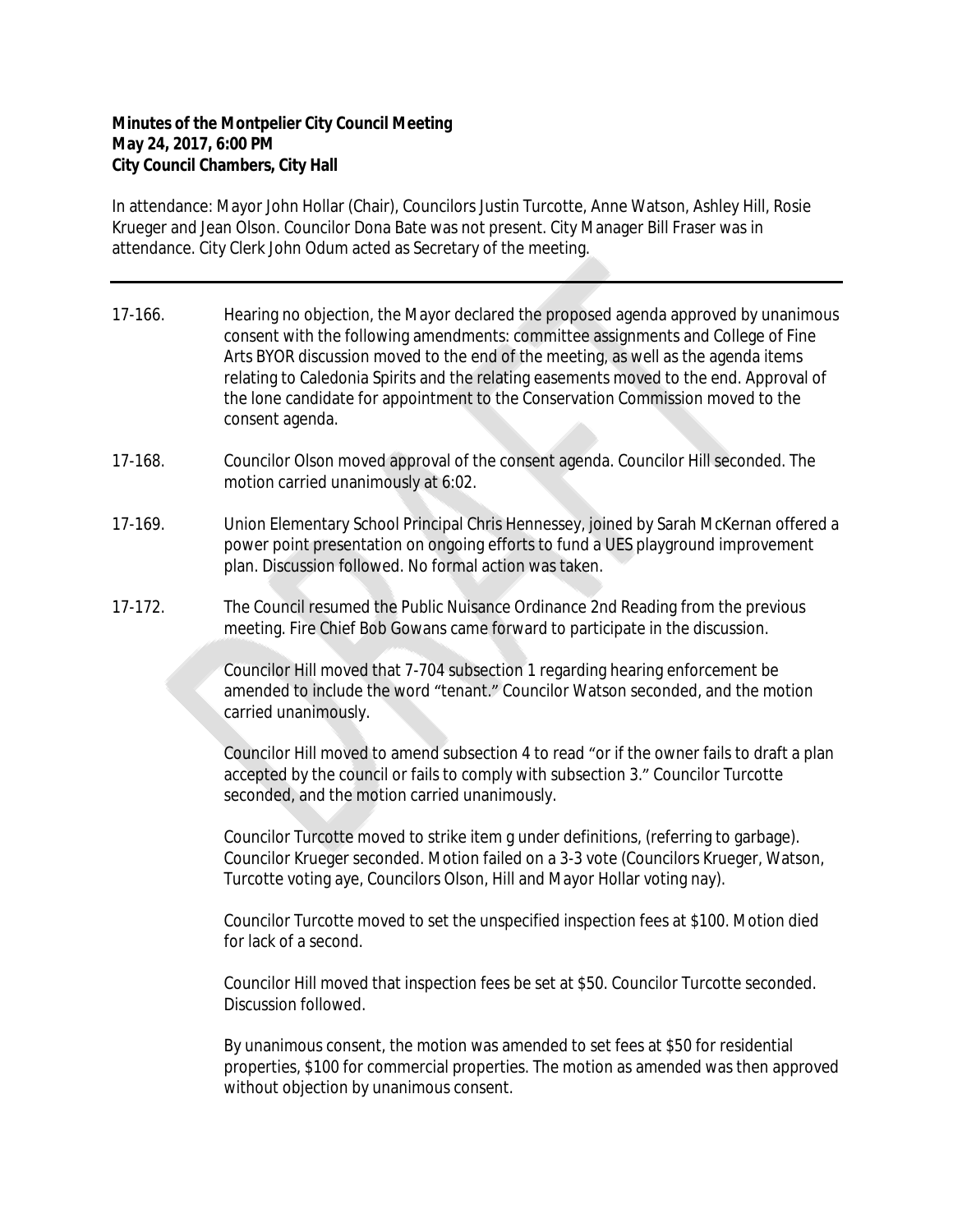Councilor Krueger moved to strike "no less frequently than monthly" from inspections language. Councilor Watson seconded. Discussion followed.

The motion was amended by unanimous consent to add "until the remediation plan has been completed in the judgment of city council." The underlying motion as amended was then approved without objection, by acclaim.

The Mayor re-opened the second public hearing at 7:01. Comments were offered by Tom Clougher and Cindy Davis. The public hearing was then closed.

Councilor Turcotte moved the Council approve the ordinance as amended. Councilor Hill seconded. Motion carried 4-1 (Councilor Krueger voting nay).

17-173. Planning Director Mike Miller offered a power point presentation to initiate discussion of Part 3 of the proposed Zoning Ordinance.

> Comments were offered from: Doug Zorzi (in support of zoning proposal as originally presented), Joe Castellano (expressed concerns, not in support of ordinance), Ben Huffman (expressed concerns, not generally supportive). Planning Chair Leslie Welts contributed. Eve Jacobs-Carnahan and Phil Dodd came forward with questions. Discussion followed. No formal action was taken

The Chair called a recess at 8:37. The meeting reconvened at 8:47

17-183. Ryan Christiansen of Caledonia Spirits and Attorney Will Duane came forward to discuss that company's proposed development in the city. Joe Evans from the Montpelier Development Corporation participated.

> Councilor Watson moved the Council authorize the City Manager to sign the proposed development agreement and any other related agreements and parties under the terms specified in the proposal. Councilor Hill seconded. Motion carried unanimously.

- 17-181.,17-182.Public Works Director Tom McArdle came forward for a brief combined discussion of the proposed Bike Path easement and Zorzi Deed Transfer MOUs. Councilor Watson moved the Council authorize the City Manager to sign both MOUs, Councilor Hill seconded. The motion carried unanimously.
- 17-175. There was a brief discussion of the Council goal making process. No action was taken.
- 17-174. The City Clerk briefed the Council on the Vermont College of Fine Arts BYOB questions regarding city policy. No action was taken.
- 17-177. Councilor Watson offered a flag contest update. Councilor Hill indicated she had taken notes on the Council retreat and welcomed Sue Allen to City Hall. Councilor Turcotte acknowledged the Public Works street work and acknowledged Joe Evans's work on the Development Corporation.
- 17-178. The Mayor echoed the positive comments on the paving work.